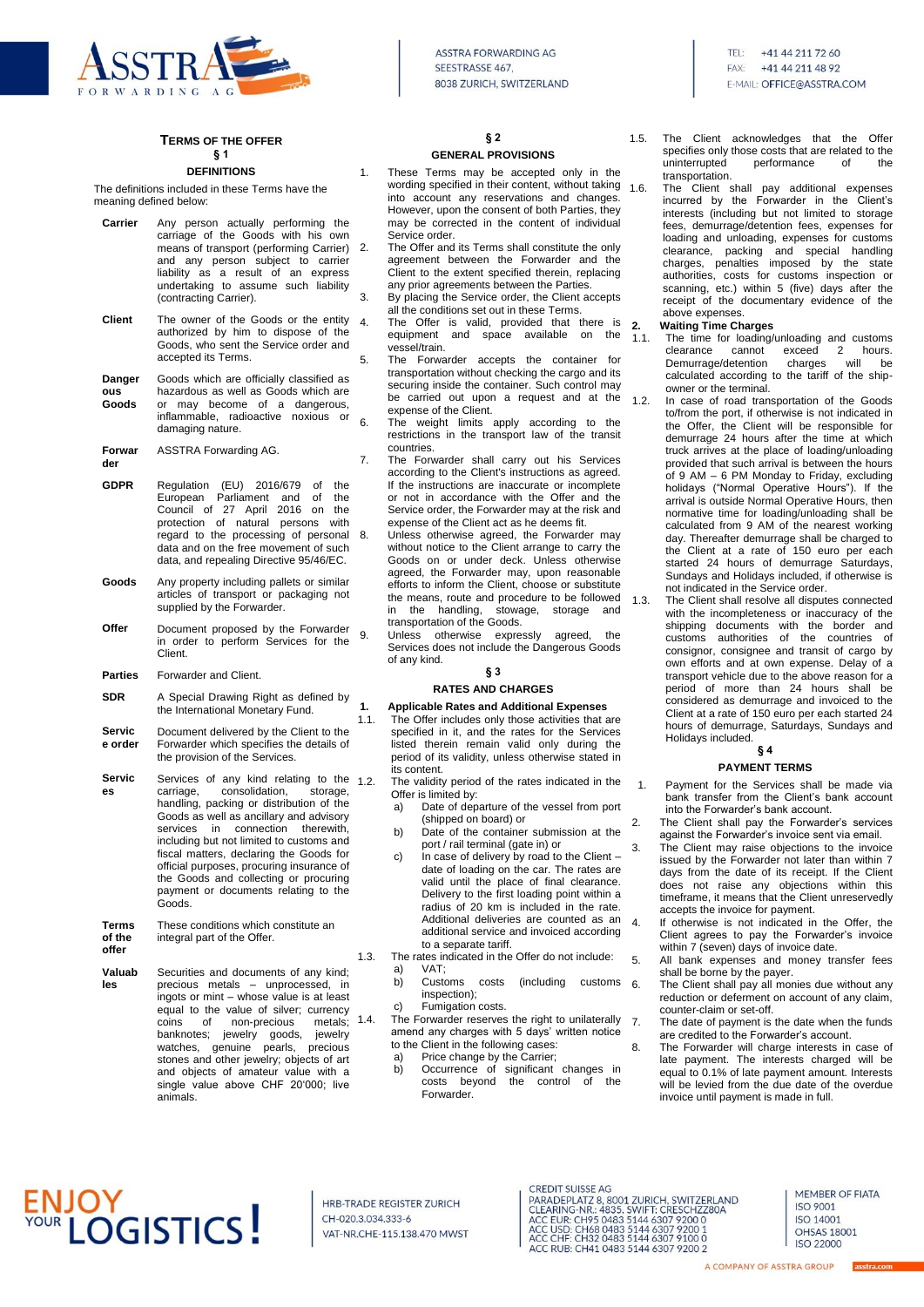

TFL: +41 44 211 72 60 FAY-+41 44 211 48 92 **E-MAIL: OFFICE@ASSTRA.COM** 

#### **§ 5**

### **DECLARATIONS OF THE PARTIES**

- 1. The Forwarder declares that he does not have his own rolling stock and that he provides the Services with the use of subcontractors. The Forwarder does not perform transportations directly and cannot be treated as the performing Carrier.
- 2. The Forwarder declares that all dates specified in the Offer and the Service order are of estimated nature. The Forwarder is not liable for their breach.
- 3. The Forwarder has the right to lien the Client's Goods in the event of non-payment for the Forwarder's services within the agreed period. If such payment is not made within 60 days from the date of issue of the invoice, the Forwarder is entitled to sell the Goods by tender or by direct agreement and cover from the obtained amount in the first instance, the debts and due expenses for the Service, interest and other related costs. The Client takes full responsibility for any damage to third parties that may arise as a result of the lien or sale of the Goods in order to reimburse the Forwarder's receivables. **§ 6**

#### **PERFORMANCE OF THE SERVICES**

- 1. The shipment will be released only upon presentation of the original (set of originals) of the forwarding bill of lading (FBL or HBL) indicating the recipient as the person having legal rights to the shipment, unless by the decision of the party providing the shipment for transport (shipper from HBL), the Goods may be released without presenting the original (set of originals) of this bill of lading.
- 2. Containers, which are returned after unloading, must be clean and in the same condition as before shipment. All possible costs for cleaning or repairing of the containers incurred by the Forwarder must be compensated by the Client within 5 days after the receipt of the corresponding written request.
- 3. If the Forwarder provides empty containers ("shippers load, stow and count"), they must be immediately checked by the Client to determine whether they are in good condition and suitable for loading, especially with regard to the foreign odors. Any reservations as to the condition of the containers shall be reported by the Client to the Forwarder in writing (including electronic form). In the absence of objections, it is considered that the container was delivered in good condition and can be used for transportation. In this case, the Forwarder is not liable for possible damage to the Goods resulting from the container defects existing at the time of loading.

#### **§ 7**

#### **LIABILITY OF THE FORWARDER**

#### **1. Basis of liability and exclusions**

- 1.1. The Forwarder is liable if he fails to exercise due diligence and take reasonable measures in the performance of the Services, in which case he, subject to sub-paragraph 1.3 of paragraph 1 of this Article, shall compensate the Client for loss of or damage to the Goods as well as for direct financial loss resulting from breach of his duty of care.
- 1.2. The Forwarder is not liable for acts and omissions by third parties, such as, but not<br>limited to. Carriers. warehousemen. limited to, Carriers, stevedores, port authorities and other freight forwarders, unless he has failed to exercise due diligence in selecting, instructing or supervising such third parties.

# **ENJOY<br>YOUR LOGISTICS!**

HRB-TRADE REGISTER ZURICH CH-020.3.034.333-6 VAT-NR.CHE-115.138.470 MWST

- 1.3. The Forwarder shall in no event be liable for:
	- a) Valuables or Dangerous Goods unless declared by the Client and accepted by the Forwarder at the time of the acceptance of the Offer;
	- b) Loss following from delay;
	- c) Indirect or consequential loss such as, but not limited to, loss of profit and loss of market;
	- d) Loss of or damage to the Goods due to inherent defect of the Goods;
	- e) Acts or omissions of Client, its agents or any third party that the Client employs, including failure to seal the container in the presence of the Carrier, missing consignment note, etc.;
	- f) Insufficiency of packing where such packing has been performed or provided by or on behalf of the Client;
	- g) Improper performance of loading and stowing procedures where such loading and stowing have been performed or provided by or on behalf of the Client;
	- h) Circumstances outside the control of the Forwarder, the consequences of which the Forwarder could not avoid even when exercising the utmost of care.

- 2. **The Forwarder's liability as a principal** The Forwarder is subject to liability as principal if, by issuing his own transport document, he has made an express undertaking to assume Carrier liability (contracting Carrier).However, the Forwarder shall not be deemed liable as Carrier if the Client has received a transport document issued by a person other than the Forwarder 5. and does not within a reasonable time maintain that the Forwarder is nevertheless liable as Carrier.
- 2.2. With respect to services other than carriage of 6. Goods such as, but not limited to, storage, handling, packing or distribution of the Goods, as well as ancillary services in connection therewith, the Forwarder shall be liable as principal:<br>a) when
	- such services have been performed by himself using his own facilities or employees, or
	- b) if he has made an express undertaking to assume liability as principal.
- 2.3. If the Forwarder explicitly accepted his liability as principal, he, subject to sub-paragraph 1.3 of paragraph 1 of this Article, shall be responsible for the acts and omissions of third parties he has engaged for the performance of the contract of carriage or other services in the same manner as if such acts and omissions were his own and his rights and duties shall be subject to the provisions of the law applicable to the mode of transport or service concerned.
- 2.4. The provisions of sub-paragraph 2.3 of paragraph 2 of this Article notwithstanding, the Forwarder shall not be or become liable for any loss of or damage to the Goods in an amount exceeding the equivalent of 2 SDR per kilogram of gross weight of the Goods lost or damaged.

#### **§ 8**

#### **OBLIGATIONS AND LIABILITY OF THE CLIENT**

The Client is obliged to provide the Forwarder with all necessary documents and information. The Forwarder is under no obligation to check the accuracy or adequacy of such documents and information. The Client is liable to the Forwarder for any damage caused by the lack, inadequacy or incorrectness of these documents and information, including, inter alia,

**CREDIT SUISSE AG** 

CREDIT SUISSE AG<br>
PARADEPLATZ 8, 8001 ZURICH, SWITZERLAND<br>
CLEARING-NR.: 4835. SWIFT: CRESCHZZ80A<br>
ACC USD: CH95 0483 5144 6307 9200 0<br>
ACC USD: CH68 0483 5144 6307 9200 1<br>
ACC CHF: CH32 0483 5144 6307 9100 0<br>
ACC CHF: CH3

ACC RUB: CH41 0483 5144 6307 9200 2

the consequences of inconsistencies between the amount and weight of the cargo indicated in the shipping documents and the actual quantity and weight of the cargo.

- 2. The Client shall be liable to the Forwarder for all loss or damage, costs, expenses and official charges resulting from the Client's inaccurate or incomplete information or instructions or the handing over by the Client or any person acting on his behalf to the Forwarder, or to any other person to whom the Forwarder may become liable, of Goods having caused death or personal injury, damage to property, environmental damage or any other type of loss. 3. The Client shall prepare and make the Goods available for the Services correctly packaged, classified, sealed, labelled and/or addressed. The Client shall notify the Forwarder about the necessity of the adherence to specific cargo<br>transportation conditions, for example, conditions, for example, temperature conditions for cargo transportation and other. The Client ensure that the Goods may be legally exported or imported to or from the origin or destination in respect of the<br>applicable export and/or import control export and/or import control legislation.
- 4. Unless otherwise agreed by the Parties, the Client shall perform the loading, lashing, securing and unloading of the Goods in the facility of the Client or at a designated site for the delivery/collection of the Goods. If the Forwarder is requested to assist with the loading, lashing, securing or unloading of the goods, this assistance will be carried out at the cost, liability and risk of the Client.
	- The Client is responsible for the loss of the container or damage thereto and shall compensate all costs incurred by the Forwarder in connection with the abovementioned event.
	- In the event of failure to collect the container/Goods by the recipient indicated on the bill of lading/consignment note, all local costs at the delivery port/terminal (including demurrage, storage, customs costs), any costs of disposal or returning the Goods to the port of loading shall be borne by the Client and are reinvoiced to him by the Forwarder.
- 7. The Client shall indemnify the Forwarder in respect of any claims of a General Average nature which may be made on him and shall provide such security as may be required by the Forwarder in this connection.
- 8. The Client shall inform the Forwarder in advance (before the start of transportation) regarding the necessity to file information about transportation of his Goods in any monitoring system, as well as submit all information that should be entered in the monitoring system and instructions. In case of failure to notify the Forwarder in advance, the Client shall bear full liability and compensate all losses incurred by the Forwarder in this regard.

## **§ 9**

#### **INSURANCE**

1. The Forwarder will take out liability insurances, as may be required by law or as is the common practice in the Forwarder's business.

2. Unless specifically agreed in writing, the Forwarder will not take out cargo insurance on the transported, handled or stored Goods. The Forwarder encourages the Client to take out a cargo insurance to cover the Goods during transport, handling and storage.

> MEMBER OF FIATA **ISO 9001** ISO 14001 **OHSAS 18001** ISO 22000